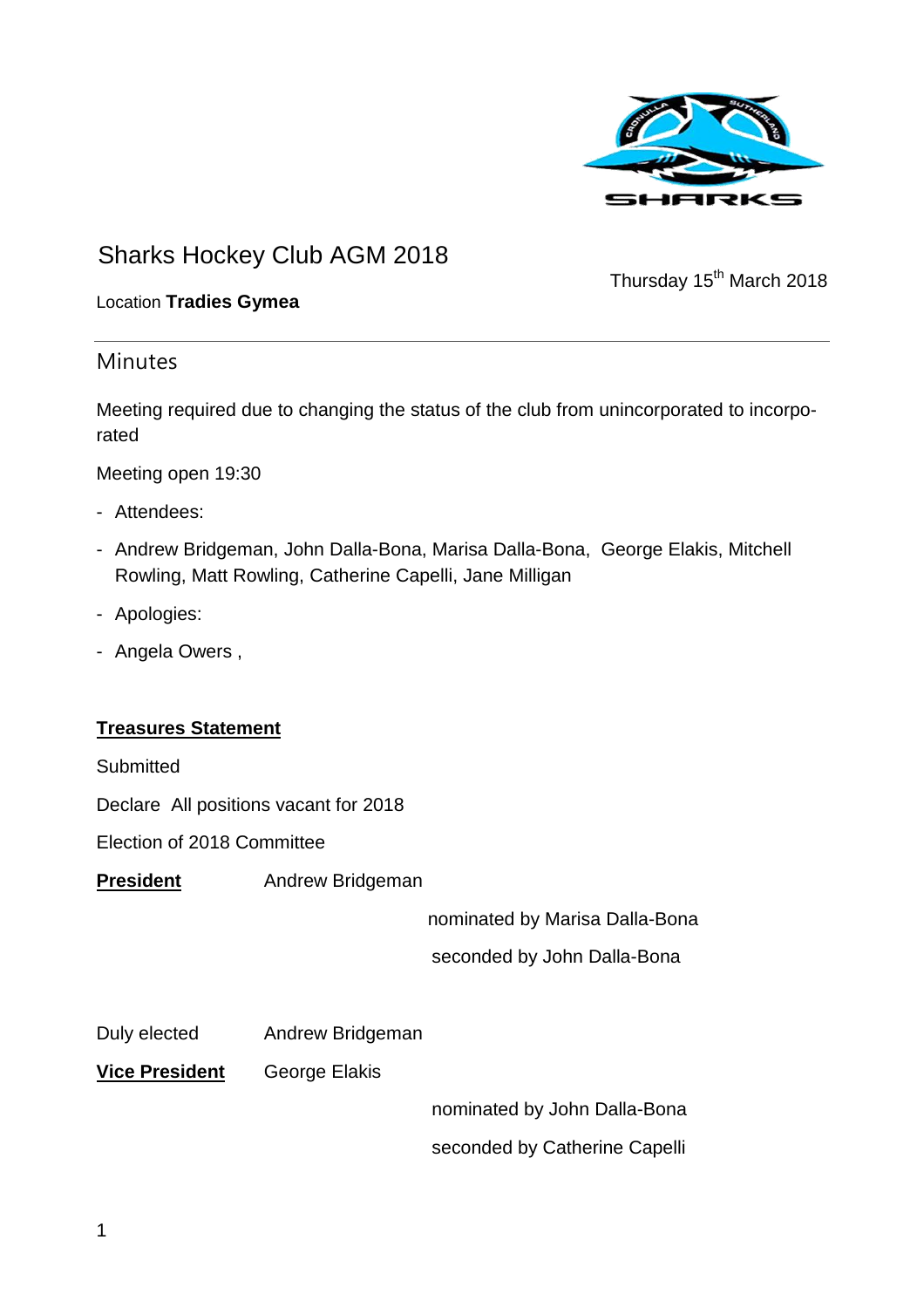

## Sharks Hockey Club AGM 2018

Thursday 15<sup>th</sup> March 2018

| Duly eleceted          | George Elakis       |                 |                                |
|------------------------|---------------------|-----------------|--------------------------------|
| <b>Secretary</b>       | Catherine Capelli - |                 |                                |
|                        |                     |                 | nominated by Marisa Dalla-Bona |
|                        |                     |                 | seconded by John Dalla-Bona    |
|                        |                     |                 |                                |
| Duly elected           | Catherine Capelli - |                 |                                |
| <u>Treasurer</u>       | John Dalla-Bona     |                 |                                |
|                        |                     |                 | nominated by George Elakis     |
|                        |                     |                 | seconded by Catherine Capelli  |
|                        |                     |                 |                                |
| Duly elected           | John Dalla-Bona     |                 |                                |
| <b>Senior Convenor</b> | <b>Matt Rowling</b> |                 |                                |
|                        |                     | Nominated       | Andrew Bridgeman               |
|                        |                     | seconded        | George Elakis                  |
| Duly elected.          |                     |                 |                                |
| Junior Convenor        | Jane Milligan       |                 |                                |
|                        |                     | Nominated       | Andrew Bridgeman               |
|                        |                     | seconded        | <b>George Elakis</b>           |
|                        |                     |                 |                                |
| <b>Duly Elected</b>    | Jane Milligan       |                 |                                |
| <b>Registrar</b>       |                     | John Dalla-Bona |                                |
|                        |                     |                 | nominated by Marisa Dalla-Bona |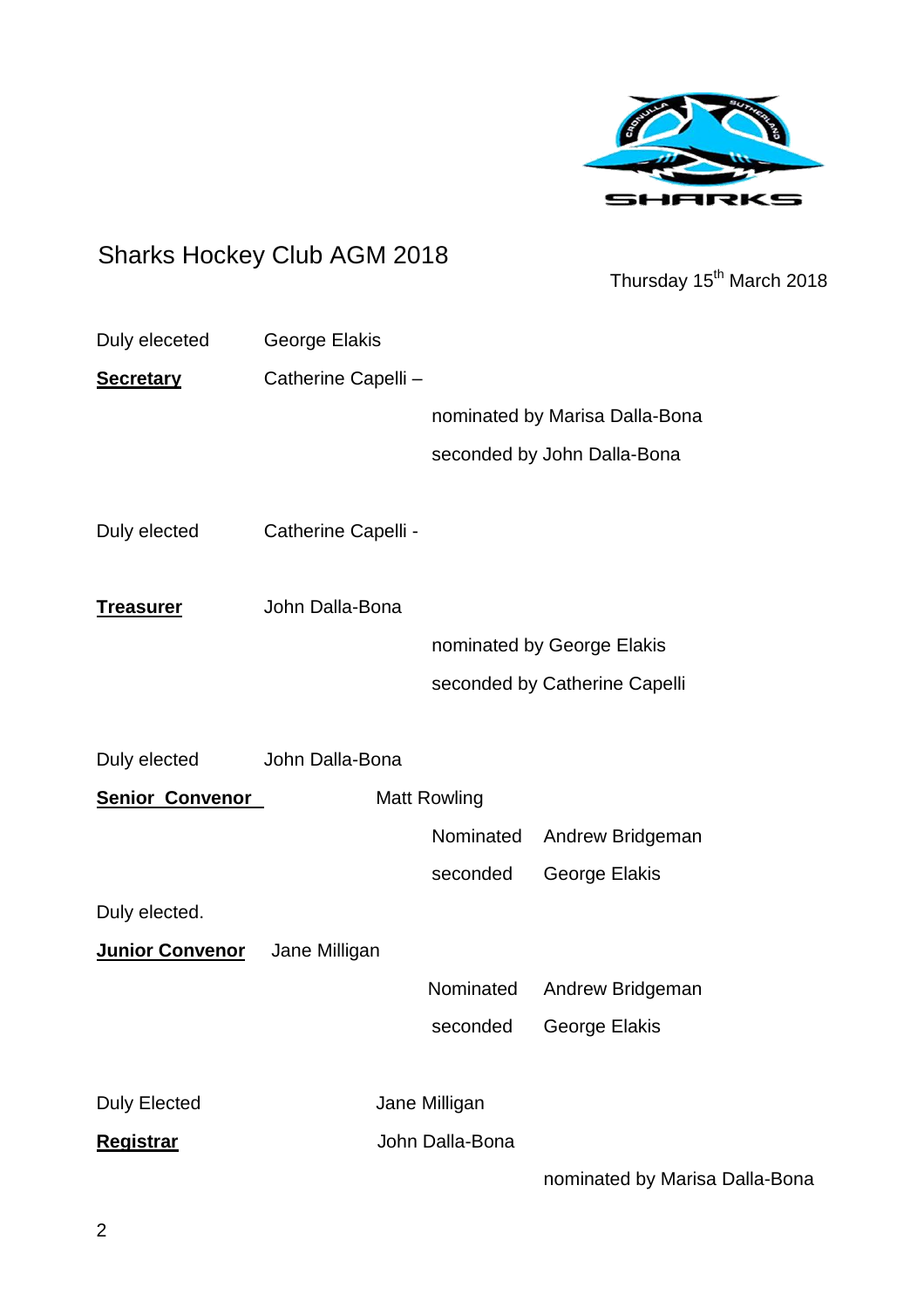

# Sharks Hockey Club AGM 2018 Thursday 15<sup>th</sup> March 2018 seconded by John Dalla-Bona Duly elected **John Dalla-Bona Comunications Officer.** Mitch Rowling Nominated Andrew Bridgeman seconded George Elakis Duly elected Mitch Rowling **Welfare Officer** Andrew Bridgeman nominated by Catherine Capelli seconded by John Dalla-Bona **Sharks Sport Council Delegate** George Elakis nominated by Marisa Dalla-Bona seconded by John Dalla-Bona Duly elected George Elakis **SSHA Sharks Representative.** Marisa Dalla-Bona nominated by Catherine Capelli seconded by John Dalla-Bona Duly elected Marisa Dalla-Bona **Judiciary Committee Delegate** Marisa Dalla-Bona nominated by George Elakis seconded by John Dalla-Bona